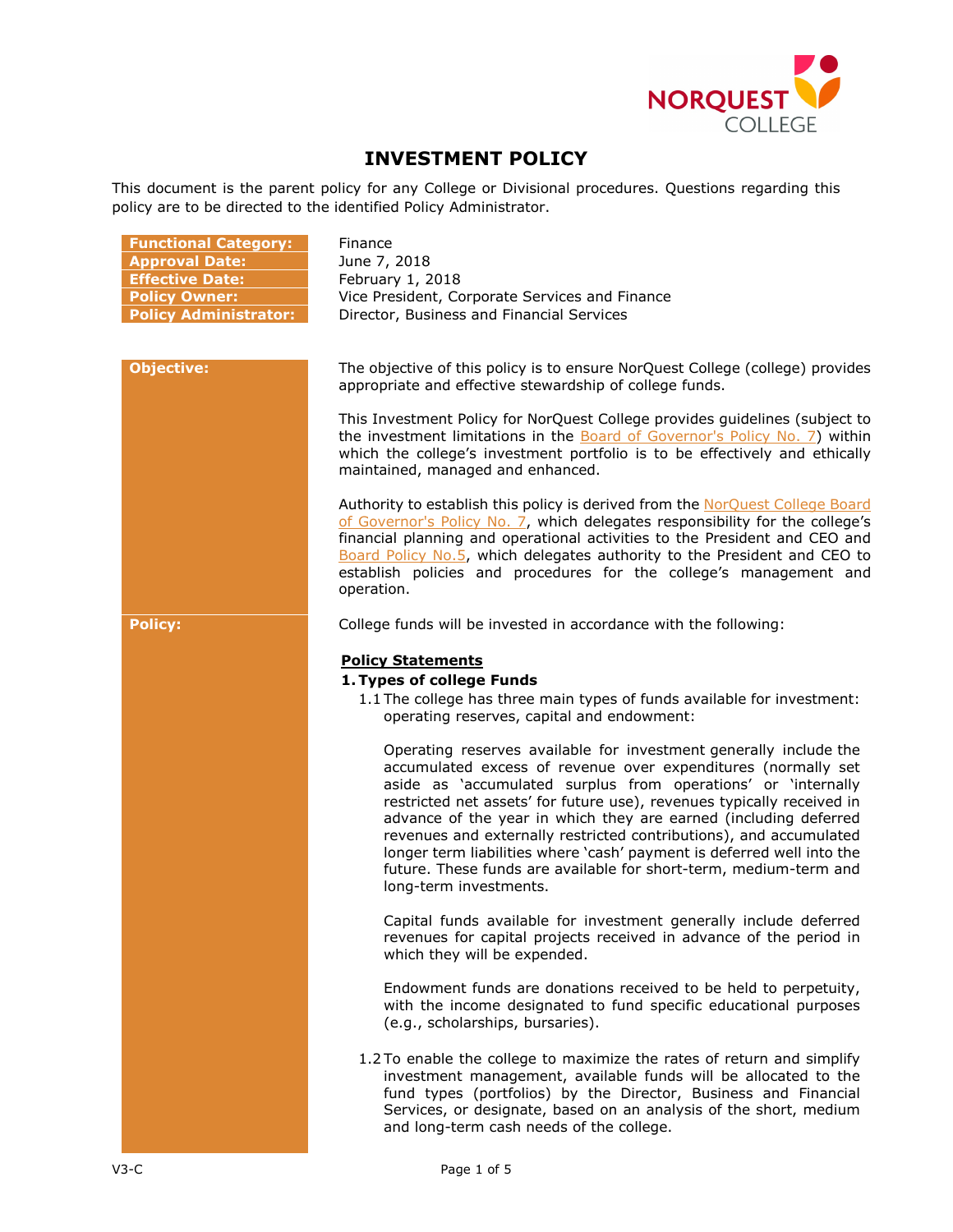

Allocations to the endowment fund will be in accordance with endowment agreements.

### **2. Primary Investment Considerations**

The primary investment objective is to ensure all funds are prudently invested in accordance with this Policy, and that investments are selected to match the anticipated cash flow requirements and investment objectives of the college. These goals necessitate incurring generally accepted investment risks through ownership of financial securities to obtain a reasonable rate of return, provide growth and income that align with college obligations and preserves capital amounts.

Investments will be made in the best interests of the college.

## **3. Authorized Investments**

For each type of college funds the minimum, target and maximum for each type of qualifying investment, based on market value, is identified in this policy. Additional investment Qualifications and Limitations (section 3.5) work in concert with the authorization of Investments.

3.1 Operating Reserve Funds

The primary objective for the investment of Operating Reserve funds is income through the use of a balanced mix of stocks and bonds with a low to medium level of risk tolerance. Liquidity and availability of funds will also be maintained to address operational requirements.

The Operating Reserve Asset Allocation ranges includes:

| <b>Operating Reserve Minimum</b> |       | <b>Benchmark</b> | <b>Maximum</b>  |
|----------------------------------|-------|------------------|-----------------|
| Cash and cash<br>equivalents     | $0\%$ | .5%              | 50%             |
| Fixed income<br>linstruments     | 50%   | 60 <sub>%</sub>  | 70 <sub>%</sub> |
| Equity                           | 25%   | 35%              | 45%             |

#### 3.2Capital Funds

The primary objective for the investment of Capital Funds is safety through the use of a mix of bonds and money market funds with a low level of risk tolerance.

#### The Capital Fund Asset Allocation range includes:

| <b>Medium-term funds</b>  |       | <b>Minimum Benchmark Maximum</b> |      |
|---------------------------|-------|----------------------------------|------|
| Short term bonds          | $0\%$ | 75%                              | 100% |
| Cash and cash equivalents | $0\%$ | 25%                              | 100% |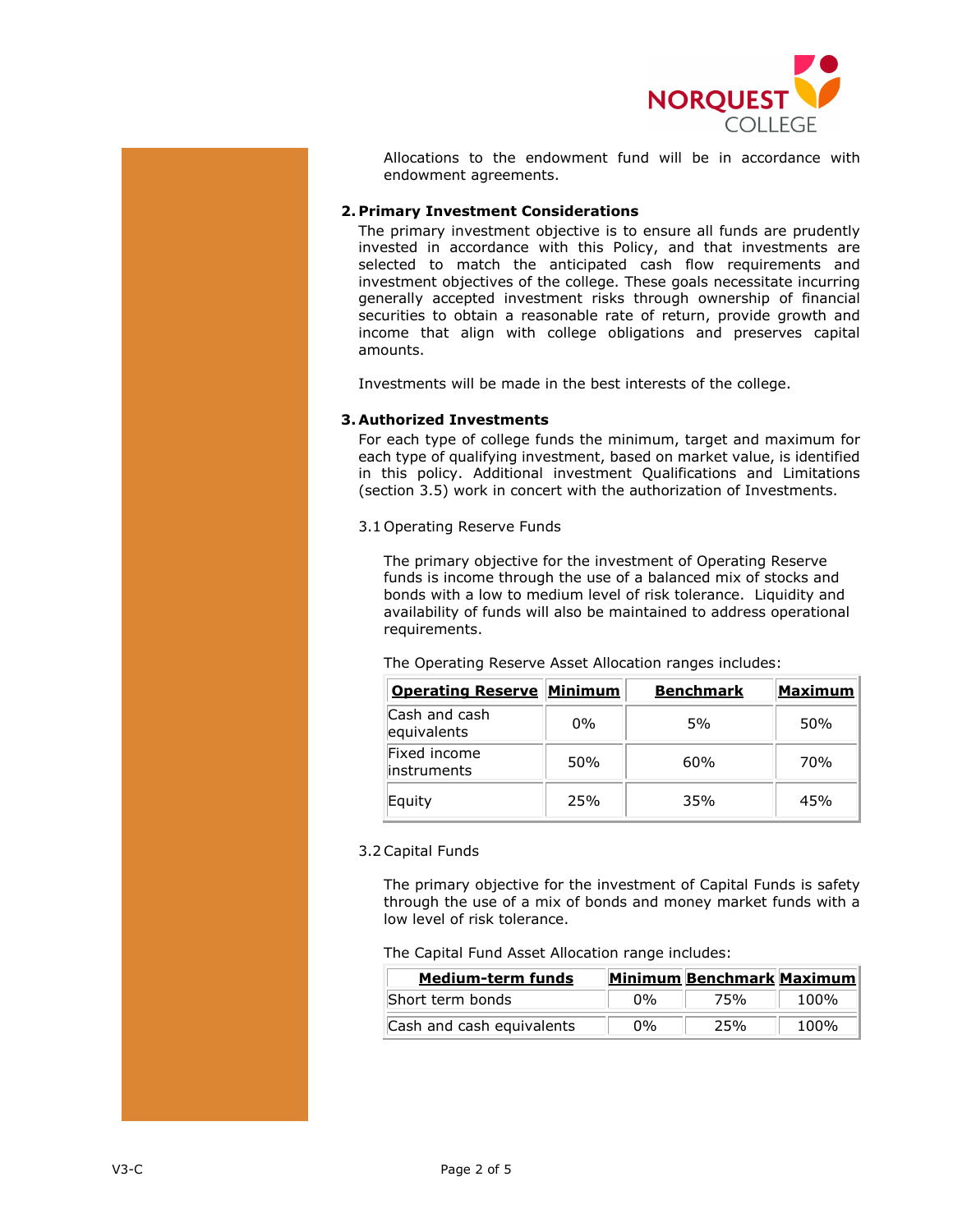

# 3.3 Endowment Funds

The primary consideration for the Endowment funds is growth through the use of a larger exposure to equity type investments and a moderate commitment to bonds with a medium to high level of risk tolerance.

### Endowment Fund Allocation includes:

| <b>Security</b>           |       | Minimum Benchmark Maximum |      |
|---------------------------|-------|---------------------------|------|
| Cash and cash equivalents | $0\%$ | በ%                        | .50% |
| Fixed income              | 25%   | 35%                       | 45%  |
| Equity                    | 55%   | 65%                       | 75%  |

The endowment fund investment earnings will be allocated in accordance with the [Donation Policy.](http://www.norquest.ca/about-us/policies-procedures/operations/donation-policy.aspx)

### 3.4 Rebalancing

The funds will be prudently managed at all times within the acceptable ranges, based on market values of the investments. To ensure the portfolio stays within the allowable ranges, rebalancing will occur as required based on changing market values. The 'Benchmark' ranges will be reviewed annually and revised if necessary.

## 3.5 Quality and Limitations

Investment restrictions and quality levels apply within the context of overall fund objectives and the minimums and maximums described above.

Investment managers may use segregated or pooled funds which include a variety of investment instruments, as long as investments are limited to those instruments described below.

Other limitations, based on type of investment instrument and portfolio are described below.

# 3.5.1 Fixed Income Investment Instruments

Shorter-term notes and other evidences of indebtedness of governments, corporations, banks and trust companies, whether acquired separately or as part of an investment pool, shall have a rating of at least R-1 (low) and A (low), as measured by Dominion Bond Rating Services (DBRS) at the time of acquisition.

Bonds, debentures, real return bonds, and other debt securities, whether acquired separately or as part of an investment pool, shall have a minimum rating of "BBB-" or better for any individual issuer, as measured by Dominion Bond Rating Services at the time of acquisition, or the equivalent thereof according to a recognized bond rating service. The maximum "BBB-" exposure will be 20% of any fixed income fund or pool. The average credit quality of the overall bond portfolio holdings will be at least "A-". In the case of private placements not rated by a recognized bond rating service, active managers shall apply standards consistent with a minimum "BBB" rating. Any and all private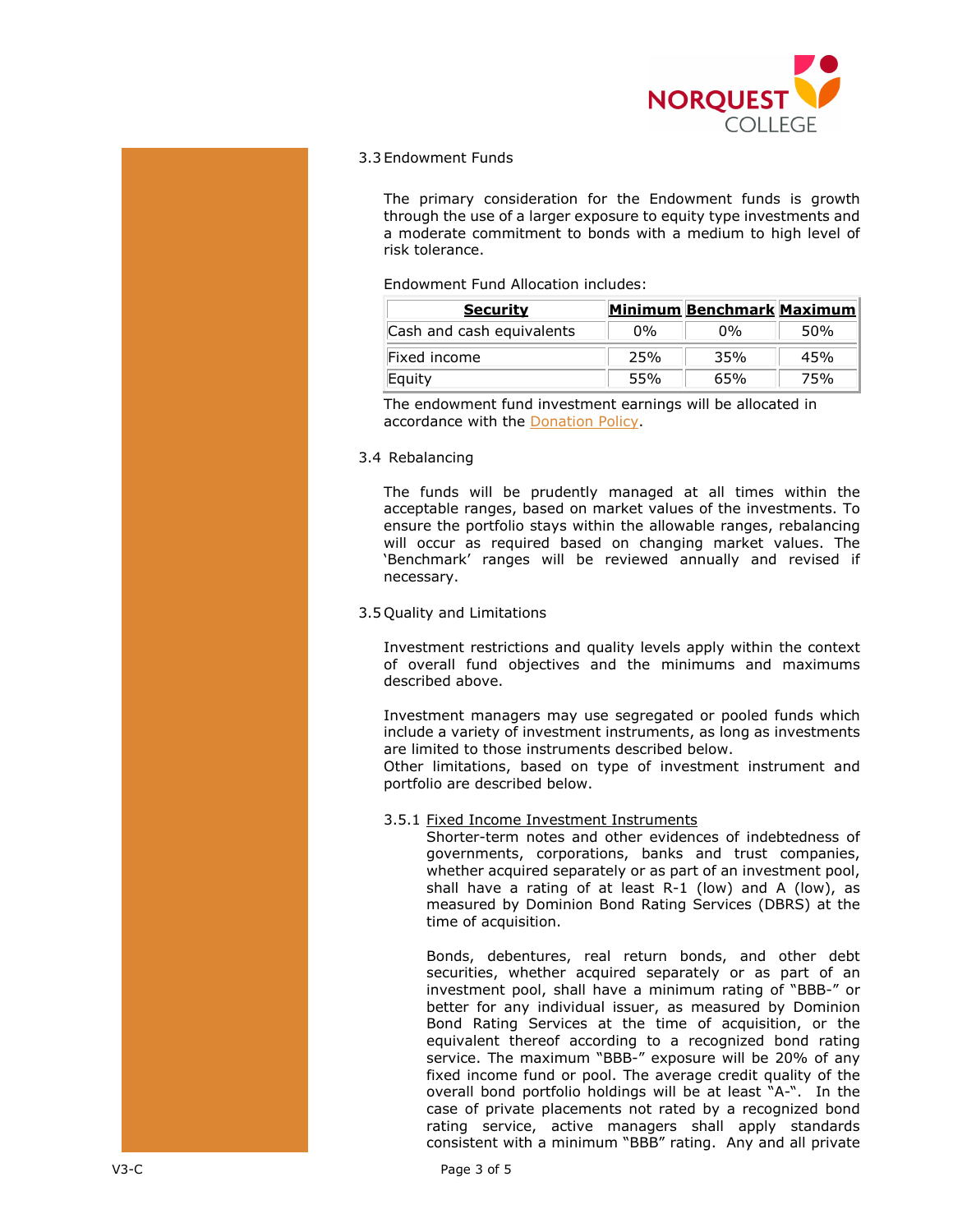

placement investments require prior approval of the Finance and Audit Committee.

The amount of fixed income investment instruments issued by any single corporation will be limited to 10% (5% for "BBB-") of the market value of the respective portfolio, if acquired separately, or respective pool, if acquired as part of an investment pool, at time of acquisition. There will be no limits on fixed investments held or guaranteed by the Federal and provincial governments.

### 3.5.2 Equity Investment Instruments

Investments in Canadian equities (segregated or pooled) will be limited to those stocks listed in the S&P/TSX composite index, or any other exchange regulated by a provincial securities commission. U.S. and international equities (segregated or pooled) are limited to shares listed and traded on recognized major stock exchanges.

Equity investments can include common shares of Canadian, foreign and emerging markets equity, income trusts, warrants, preferred shares, American depository receipts, convertible debt and initial public offerings, and other similar investments. Investment managers may use pooled unit trusts, mutual fund vehicles or limited partnerships that include any of these categories.

The portfolio shall be diversified to avoid undue exposure to any single economic sector, industry group or individual security. Normally, participation in all classes of any issuer's equity securities will not exceed 10% of the market value of a specific equity investment pool.

# 3.6 Investment Performance

Actual performance of the colleges' investments will be assessed based on a comparison to a variety of benchmarks including standard market indexes, other colleges, and any other method deemed appropriate by the Finance and Audit Committee. The 'Benchmark' range will be used as the basis for assessment against these benchmarks.

# **4. Valuation of Investments**

The college will record all investments in accordance with Public Sector Accounting Standards (PSAS).

# **5. Security on Borrowings**

Investment funds can be used as collateral for borrowings (as per *[Post-](http://www.qp.alberta.ca/574.cfm?page=p19p5.cfm&leg_type=Acts&isbncln=9780779737932)[Secondary Learning Act](http://www.qp.alberta.ca/574.cfm?page=p19p5.cfm&leg_type=Acts&isbncln=9780779737932)* section 72(2)).

# **6. Investment Management**

The Vice President, Corporate Services and Finance ensures through the Director, Business and Financial Services, who is responsible for the implementation of the *Investment Policy,* the administration of investments and custodial activities.